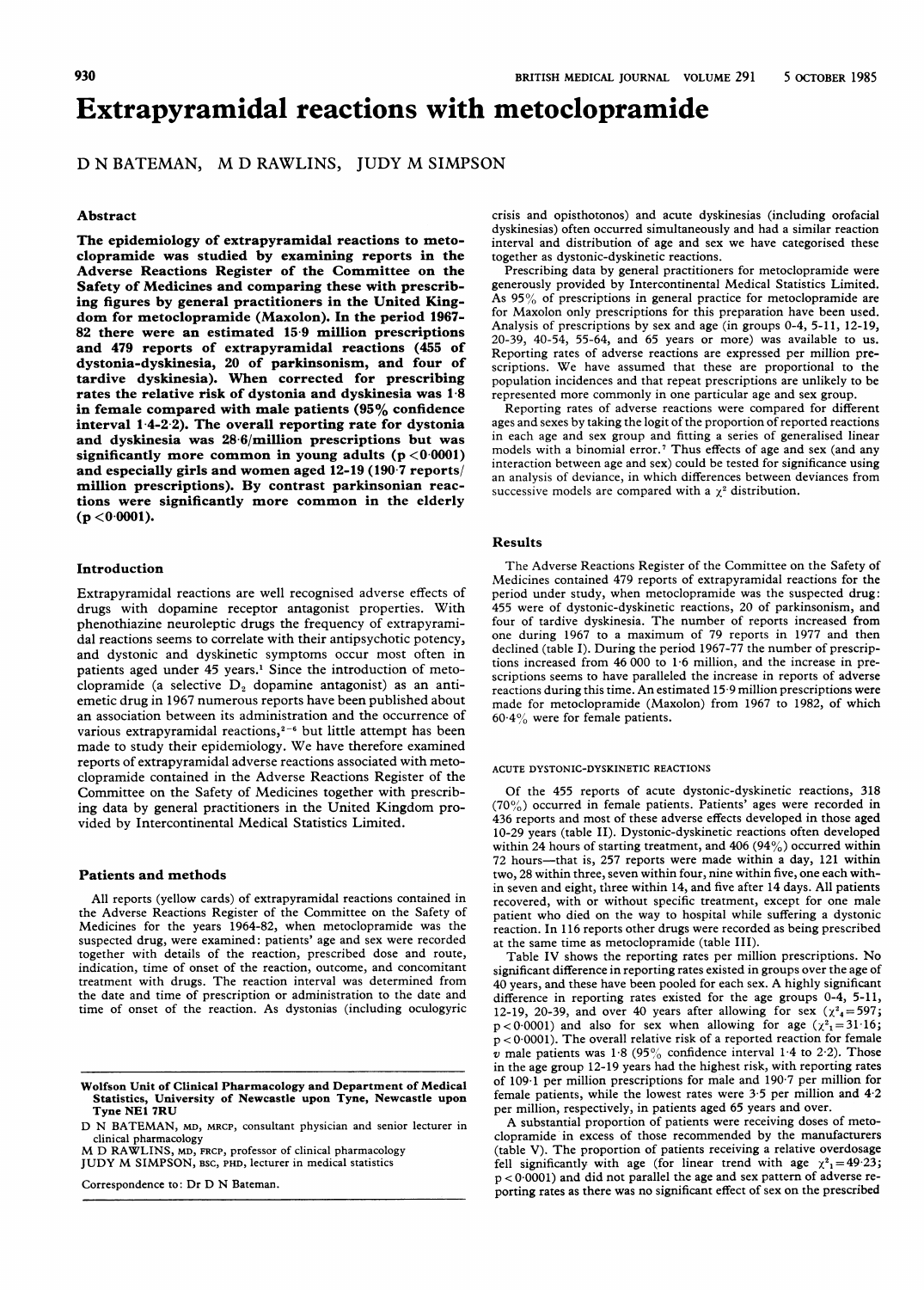TABLE I-Annual reporting rates of extrapyramidal adverse reactions to metoclopramide and annual prescribing figures

| Year:                                | 1967 | 1968 | 1969 | 1970 | 1971 | 1972      | 1973      | 1974       | 1975       | 1976       | 1977       | 1978       | 1979       | 1980       | 1981       | 1982       |
|--------------------------------------|------|------|------|------|------|-----------|-----------|------------|------------|------------|------------|------------|------------|------------|------------|------------|
| Reports<br>Prescriptions (thousands) | 46   | 93   | 160  | 251  | 336  | 19<br>631 | 22<br>783 | 28<br>1122 | 40<br>1256 | 52<br>1543 | 79<br>1646 | 76<br>1579 | 59<br>1635 | 32<br>1645 | 28<br>1600 | 25<br>1611 |

dose in patients with acute dystonia-dyskinesia ( $\chi^2$ <sub>1</sub>=2.51; NS). Twenty one patients (14 female) received metoclopramide parenterally, but only one received "high dose" metoclopramide to prevent nausea and vomiting associated with treatment with cytotoxic drugs.

The reasons for treatment with metoclopramide were recorded in 333 reports (104 male). The principal indications were nausea and vomiting (263 cases), specific gastrointestinal disorders (54), migraine (nine), and cytotoxic treatment (six).

TABLE II-Reports of dystonia-dyskinesia (1967-82) by age and sex

| Age band (years) | Male patients | Female patients |
|------------------|---------------|-----------------|
| $0 - 9$          | 17            | 20              |
| $10-19$          | 62            | 139             |
| $20 - 29$        | 20            | 87              |
| $30 - 39$        | 15            | 29              |
| 40-49            | 3             | 10              |
| 50-59            | 5             | 10              |
| 60-69            | 2             |                 |
| 70 and over      | 3             |                 |

TABLE ili-Other drugs prescribed to 116 patients suffering from dystonicdyskinetic reactions and to nine patients suffering from parkinsonism

|                                       | Dystonia-dyskinesia | Parkinsonism |
|---------------------------------------|---------------------|--------------|
| Antibacterials                        | 36                  |              |
| Antacids                              | 24                  |              |
| Opioid analgesics                     | 17                  | 3            |
| Non-steroidal anti-inflammatory drugs |                     |              |
| + paracetamol                         | 11*                 |              |
| Oral contraceptive steroids           |                     |              |
| Benzodiazepines                       | 9                   |              |
| Cytotoxics                            |                     |              |
| Major tranquillisers                  |                     |              |
| Diphenoxylate and atropine            |                     |              |
| Purgatives                            |                     |              |
| <b>B</b> Adrenoceptor antagonists     |                     |              |
| Salbutamol                            |                     |              |
| Antidiarrhoeals                       | 3                   |              |
| Lithium                               | 2                   |              |
| Cimetidine                            |                     |              |
| Tricyclics                            |                     |              |
| Others                                | 6†                  |              |
|                                       |                     |              |

\*Four combination tablets: two Paramax, two Migravess. tOne each of hydralazine, digoxin, betahistine, insulin, and Migril and after general anaesthesia.

|                |  |  | TABLE IV—Reports per million prescriptions of       |  |
|----------------|--|--|-----------------------------------------------------|--|
|                |  |  | dystonic and dyskinetic reactions to metoclopramide |  |
| by age and sex |  |  |                                                     |  |

| Age band (years) | Male patients   | Female patients |  |  |
|------------------|-----------------|-----------------|--|--|
| $0 - 4$          | $15-3$          | 22.9            |  |  |
| $5 - 11$         | 43.5            | 41.0            |  |  |
| 12-19            | 1091            | 190.7           |  |  |
| 20-39            | 20 <sub>5</sub> | 48.2            |  |  |
| 40-54            | $5-1$           | $8 - 8$         |  |  |
| 55-64            | 3.5             | 5.2             |  |  |
| 65 and over      | 3.5             | 4.2             |  |  |

TABLE V-Proportion of patients prescribed metoclopramide in doses in excess of manufacturers' current recommendations\*

| Age (years) | No of male patients | $\%$ | No of female patients | %  |
|-------------|---------------------|------|-----------------------|----|
| $0 - 11$    | 18/23               | 78   | 22/29                 | 76 |
| $12 - 19$   | 29/48               | 60   | 49/121                | 40 |
| $20 - 39$   | 5/33                | 15   | 16/112                | 15 |
| 40 and over | 3/12                | 25   | 3/33                  |    |

\*Maximum recommended dosages: under 1 year, 1 mg twice daily; 1-3 years, 1 mg<br>three times daily; 3-5 years, 2 mg three times daily; 5-14 years, 5 mg three times<br>daily; 15-20 years, 5-10 mg three times daily (starting at lo

#### PARKINSONISM

Twenty patients (15 female) were reported as developing parkinsonism in association with metoclopramide, and 15 were aged over 55 years. Only seven of the reactions developed within three days of starting treatment with metoclopramide, and seven occurred after more than 28 days of treatment (two of these after five years). All patients recovered after withdrawal of the drug, although in some cases this took several months. Nine patients were receiving other drugs (table III), and the median dose was 30 (range 20-40) mg/24 hours.

The reporting rates per million prescriptions were 0-58 (male) and  $0.56$  (female) in patients under 65 years and  $1.7$  (male) and  $4.2$  (female) for those aged 65 and over. The difference in rates between the sexes was not significant ( $\chi^2$ <sub>J</sub> = 0.80) but there was a significantly higher rate in the elderly ( $\chi^2$ <sub>1</sub> = 13.8; p < 0.0001).

#### Discussion

The occurrence of extrapyramidal reactions with metoclopramide is well recognised and most previously published case reports of acute dystonias or dyskinesias have been in female patients under 25 years of age.<sup>37</sup> The incidence of acute dystonia-dyskinesia observed by the Boston Collaborative Drug Surveillance Program was one in 758 hospital inpatients of unrecorded age.8 In a survey from Sardinia all patients presenting at hospital with acute dystonia over nine months were aged 8-42, and in 36 of the 94 patients metoclopramide was the implicated drug.4

This study shows that the yellow card reporting of adverse reactions to metoclopramide depends on both age and sex: acute dystonic-dyskinetic reactions are reported predominantly in younger female patients, and with many fewer reports of parkinsonian reactions predominantly for older patients. These differences in age and sex between reporting rates could come from bias due to a relative failure to report acute dystonicdyskinetic reactions in adults over the age of 40. This seems unlikely: firstly, reports of adverse reactions to drugs to the Committee on the Safety of Medicines generally tend to increase with age and, secondly, reports of parkinsonism associated with metoclopramide occur predominantly in older patients. The differences in age and sex cannot be attributed to differences in prescribing. The figures for prescriptions provided by Intercontinental Medical Statistics Limited are estimates (to the nearest thousand) based on a sample of general practitioners in the United Kingdom; they are the best estimates available. Although they exclude prescribing in hospitals, these comprise only 10% of all prescriptions for metoclopramide (Beecham Pharmaceuticals, personal communication). In performing the analysis of proportions of reported reactions we have treated these figures as if they were exact rather than approximate; unless there are gross errors in the magnitude of these estimates or differential errors for the various age or sex groups this should not affect our conclusions.

In the absence of any clear evidence of bias in reporting we conclude that there are real differences in age and sex in the incidence of acute dystonic-dyskinetic reactions with metoclopramide, and that girls and women aged 12-19 are at special risk.

In this group of female patients the reporting rate of acute extrapyramidal reactions is roughly <sup>1</sup> in 5000: this figure is, however, likely to be a substantial underestimate of the true incidence in view of the known under-reporting (90-99%) of adverse reactions to drugs<sup>9</sup> and the fact that the prescribing data, although excluding prescribing in hospitals, do not take account of repeated prescriptions. The mechanism for this apparent